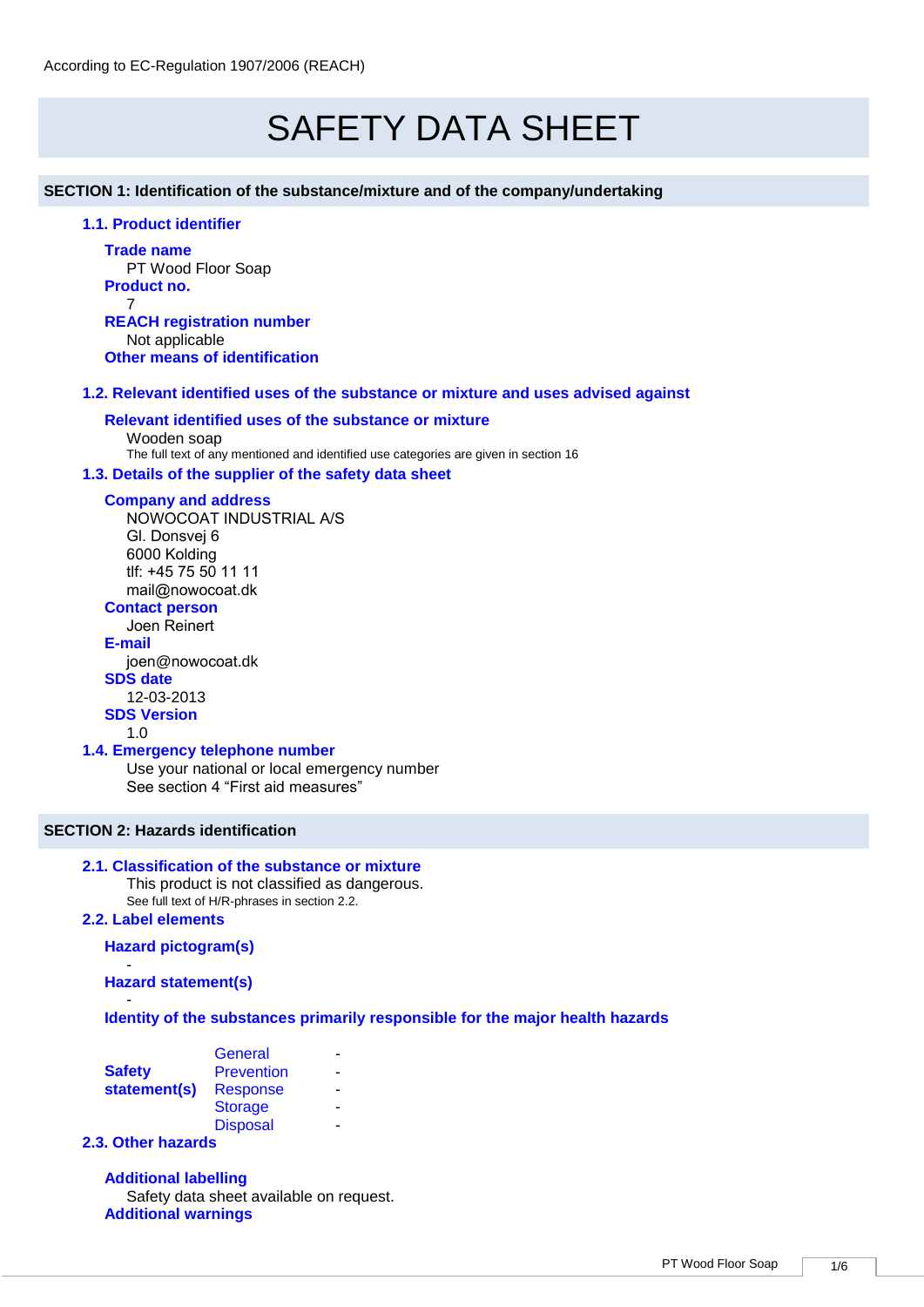

#### **SECTION 3: Composition/information on ingredients**

#### **3.1/3.2. Substances**

| NAMF:                | water                      |
|----------------------|----------------------------|
| IDENTIFICATION NOS.: | CAS-no: 7732-18-5 EC-no: - |
| CONTENT:             | 60-80%                     |
| DSD CLASSIFICATION:  | -                          |
| CLP CLASSIFICATION:  | -                          |

(\*) See full text of H/R-phrases in chapter 16. Occupational limits are listed in section 8, if these are available.

#### **Other informations**

#### **SECTION 4: First aid measures**

#### **4.1. Description of first aid measures**

#### **General information**

In the case of accident: Contact a doctor or casualty department – take the label or this safety data sheet. Contact a doctor, if in doubt about the injured person's condition or if the symptoms continue. Never give an unconscious person water or similar.

#### **Inhalation**

Get the person into fresh air and stay with them.

#### **Skin contact**

Remove contaminated clothing and shoes at once. Skin that has come in contact with the material must be washed thoroughly with water and soap. Skin cleanser can be used. DO NOT use solvents or thinners.

#### **Eye contact**

Remove contact lenses. Flush eyes immediately with plenty of water (20-30°C) for at least 15 minutes and continue until irritation stops. Make sure you flush under the upper and lower eyelids. If irritation continues, contact a doctor.

#### **Ingestion**

Give the person plenty to drink and stay with the person. If the person feels unwell, contact a doctor immediately and take this safety data sheet or the label from the product with you. Do not induce vomiting unless recommended by the doctor. Hold head facing down so that no vomit runs back into the mouth and throat.

#### **Burns**

Rinse with water until the pain stops and continue for 30 minutes.

#### **4.2. Most important symptoms and effects, both acute and delayed**

#### No special

# **4.3. Indication of any immediate medical attention and special treatment needed**

# No special

# **Information to medics**

Bring this safety data sheet.

#### **SECTION 5: Firefighting measures**

#### **5.1. Extinguishing media**

Recommended: alcohol-resistant foam, carbonic acid, powder, water mist. Water jets should not be used, since they can spread the fire.

#### **5.2. Special hazards arising from the substance or mixture**

#### No special

#### **5.3. Advice for firefighters**

Wear self-contained breathing apparatus and protective clothing to prevent contact.

#### **SECTION 6: Accidental release measures**

**6.1. Personal precautions, protective equipment and emergency procedures**  No specific requirements.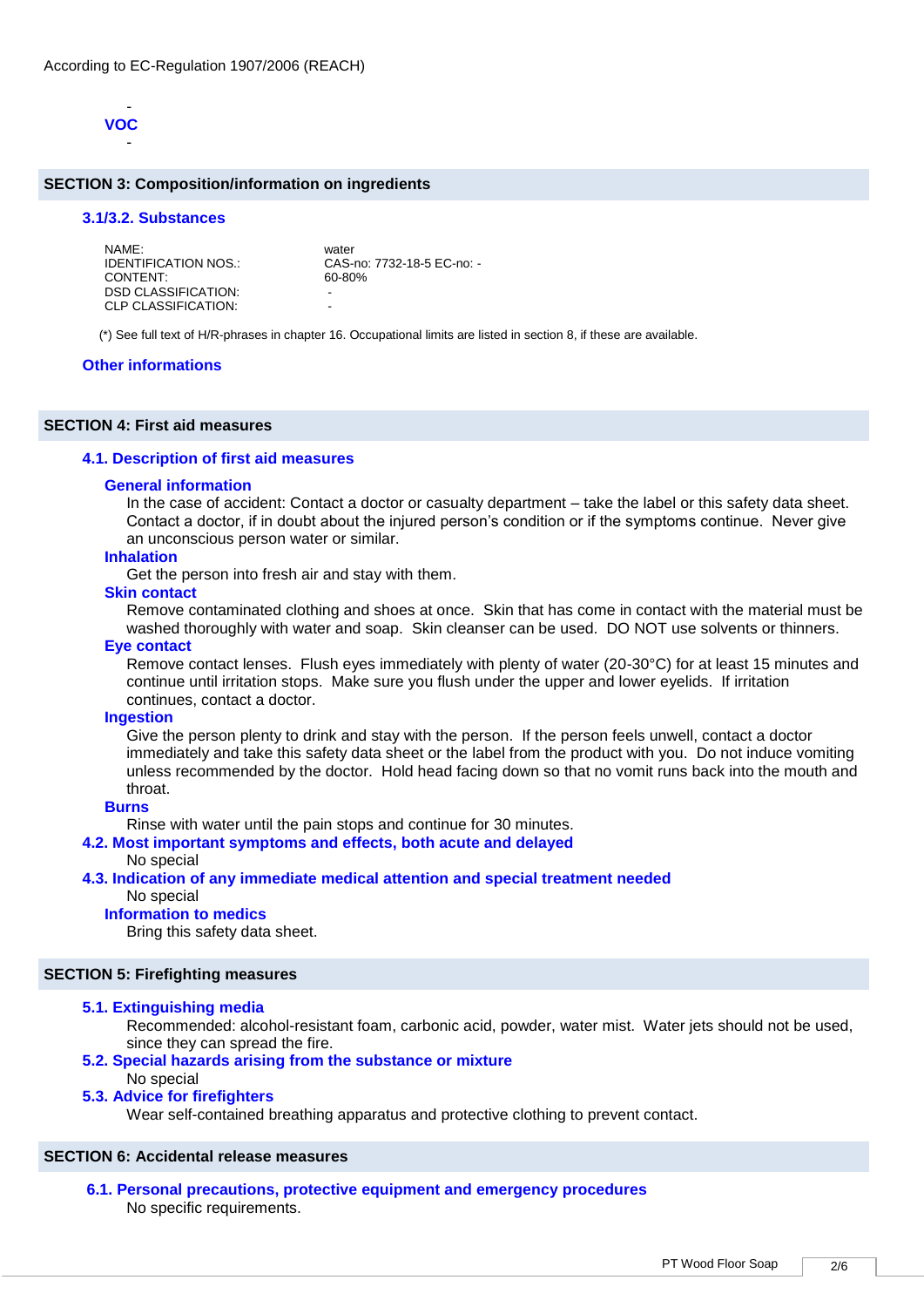#### **6.2. Environmental precautions**

No specific requirements.

#### **6.3. Methods and material for containment and cleaning up**

Use sand, sawdust, earth, vermiculite, diatomaceous earth to contain and collect non-combustible absorbent materials and place in container for disposal, according to local regulations. Cleaning should be done as far as possible using normal cleaning agents. Solvents should be avoided.

#### **6.4. Reference to other sections**

See section on "Disposal considerations " with regard to the handling of waste. See section on 'Exposure controls/personal protection' for protective measures.

#### **SECTION 7: Handling and storage**

#### **7.1. Precautions for safe handling**

See section on 'Exposure controls/personal protection' for information on personal protection.

#### **7.2. Conditions for safe storage, including any incompatibilities**

Always store in containers of the same material as the original.

**Storage temperature**

NA

#### **7.3. Specific end use(s)**

This product should only be used for applications described in Section 1.2

#### **SECTION 8: Exposure controls/personal protection**

#### **8.1. Control parameters**

#### **OEL**

No data available

# **DNEL / PNEC**

No data available.

# **8.2. Exposure controls**

No control is necessary if the product is used in a normal way.

#### **General recommendations**

Smoking, consumption of food or liquid, and storage of tobacco, food or liquid, are not allowed in the workroom.

#### **Exposure scenarios**

If there is an appendix to this safety data sheet, the indicated exposure scenarios must be complied. **Exposure limits**

There are no maximum exposure limits for the substances contained in this product.

#### **Appropriate technical measures**

Take ordinary precautions when using the product. Avoid inhalation of gas or dust.

#### **Hygiene measures**

Whenever you take a break in using this product and when you have finished using it, all exposed areas of the body must be washed. Always wash hands, forearms and face.

#### **Measures to avoid environmental exposure**

No specific requirements.

**Individual protection measures, such as personal protective equipment**

#### - **Generally**

Only CE-marked personal protection equipment should be used.

# **Respiratory Equipment**

No specific requirements.

### **Skin protection**

No specific requirements.

# **Hand protection**

No specific requirements.

#### **Eye protection**

No specific requirements.

#### **SECTION 9: Physical and chemical properties**

**9.1. Information on basic physical and chemical properties**  Form Colour Colour Odour pH Viscosity Density (g/cm3)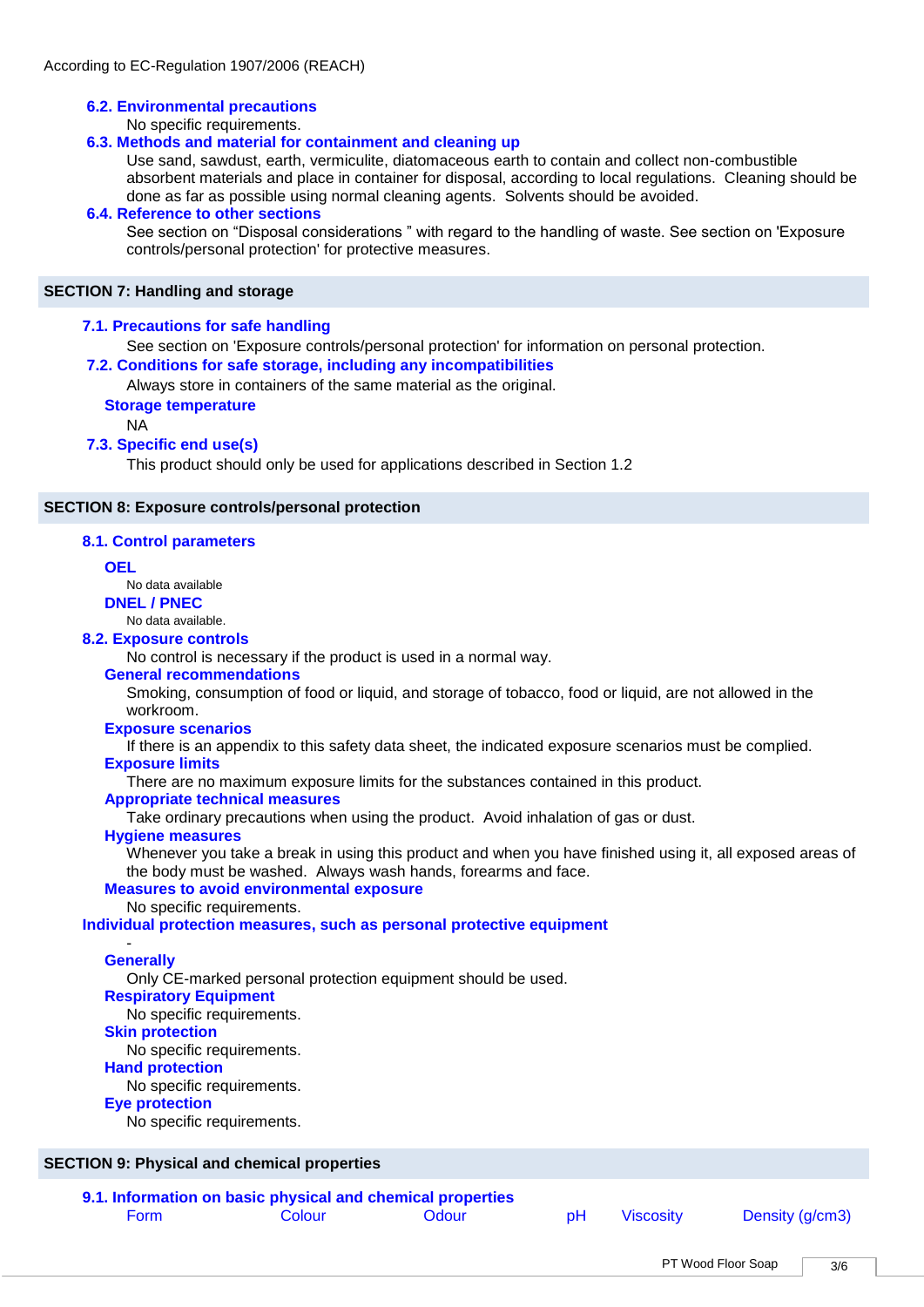| Liquid                             | White | Characteristic                |                         |
|------------------------------------|-------|-------------------------------|-------------------------|
| <b>Phase changes</b>               |       |                               |                         |
| Melting point (°C)                 |       | Boiling point (°C)            | Vapour pressure (mm Hg) |
| ۰                                  |       |                               | ۰                       |
| Data on fire and explosion hazards |       |                               |                         |
| Flashpoint (°C)                    |       | Ignition (°C)                 | Self ignition (°C)      |
|                                    |       |                               | ۰                       |
| Explosion limits (Vol %)           |       | <b>Oxidizing properties</b>   |                         |
|                                    |       |                               |                         |
| <b>Solubility</b>                  |       |                               |                         |
| Solubility in water                |       | n-octanol/water coefficient   |                         |
| Soluble                            |       |                               |                         |
| 9.2. Other information             |       |                               |                         |
| Solubility in fat                  |       | <b>Additional information</b> |                         |
|                                    |       | N/A                           |                         |

## **SECTION 10: Stability and reactivity**

#### **10.1. Reactivity**

No data available

**10.2. Chemical stability** 

The product is stable under the conditions, noted in the section on "Handling and storage".

# **10.3. Possibility of hazardous reactions**

No special

**10.4. Conditions to avoid** 

Do not expose to heat (e.g. sunlight), because it can lead to excess pressure.

# **10.5. Incompatible materials**

Strong acids, strong bases, strong oxidising agents, and strong catabolic agents.

# **10.6. Hazardous decomposition products**

The product is not degraded when used as specified in section 1.

#### **SECTION 11: Toxicological information**

# **11.1. Information on toxicological effects**

| <b>Acute toxicity</b>           |                |      |                   |               |
|---------------------------------|----------------|------|-------------------|---------------|
| Substance<br>No data available. | <b>Species</b> | Test | Route of exposure | <b>Result</b> |
| Long term effects<br>No special |                |      |                   |               |

#### **SECTION 12: Ecological information**

| 12.1. Toxicity<br><b>Substance</b>       | <b>Species</b>                   | Test | <b>Test duration</b> | <b>Result</b> |  |  |
|------------------------------------------|----------------------------------|------|----------------------|---------------|--|--|
| No data available.                       |                                  |      |                      |               |  |  |
| 12.2. Persistence and degradability      |                                  |      |                      |               |  |  |
| <b>Substance</b>                         | <b>Biodegradability</b>          |      |                      | <b>Result</b> |  |  |
| No data available.                       |                                  |      |                      |               |  |  |
| <b>12.3. Bioaccumulative potential</b>   |                                  |      |                      |               |  |  |
| <b>Substance</b>                         | <b>Potential bioaccumulation</b> |      | LogPow               | <b>BFC</b>    |  |  |
| No data available.                       |                                  |      |                      |               |  |  |
| 12.4. Mobility in soil                   |                                  |      |                      |               |  |  |
| No data available                        |                                  |      |                      |               |  |  |
| 12.5. Results of PBT and vPvB assessment |                                  |      |                      |               |  |  |
| No data available                        |                                  |      |                      |               |  |  |
| 12.6. Other adverse effects              |                                  |      |                      |               |  |  |
| No special                               |                                  |      |                      |               |  |  |

# **SECTION 13: Disposal considerations**

# **13.1. Waste treatment methods**

This product is not covered by the regulations on dangerous waste.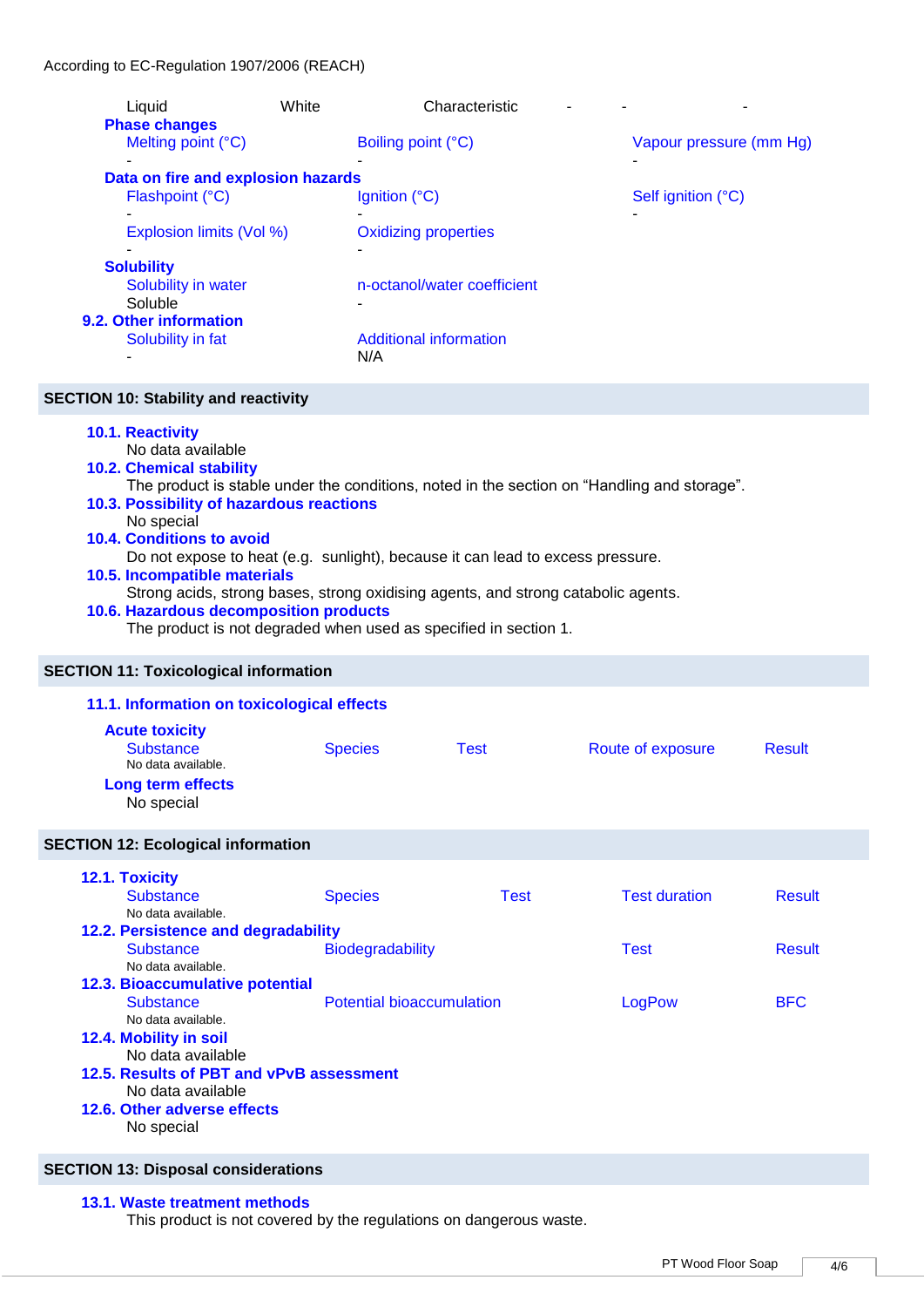# **Waste**

EWC code -

#### **Specific labelling**

#### - **Contaminated packing**

No specific requirements.

#### **SECTION 14: Transport information**

Not listed as dangerous goods under ADR and IMDG regulations.

| $14.1 - 14.4$<br><b>ADR/RID</b> | <b>14.1. UN</b><br>number | 14.2. UN proper shipping name | <b>14.3. Transport</b><br>hazard class(es) |            | 14.4. Packing<br>group |        | <b>Notes</b>                    |
|---------------------------------|---------------------------|-------------------------------|--------------------------------------------|------------|------------------------|--------|---------------------------------|
| <b>IMDG</b>                     | UN-no.                    | <b>Proper Shipping Name</b>   | <b>Class</b>                               | <b>PG*</b> | <b>EmS</b>             | $MP**$ | <b>Hazardous</b><br>constituent |

#### **14.5. Environmental hazards**

**14.6. Special precautions for user** 

#### - **14.7. Transport in bulk according to Annex II of MARPOL73/78 and the IBC Code**

- No data available
- (\*) Packing group

-

(\*\*) Marine pollutant

# **SECTION 15: Regulatory information**

**15.1. Safety, health and environmental regulations/legislation specific for the substance or mixture Restrictions for application**

- **Demands for specific education**

- **Additional information**

- **15.2. Chemical safety assessment** 

No

#### **SECTION 16: Other information'**

#### **Sources**

EC regulation 1907/2006 (REACH) Directive 2000/532/EC EC Regulation 1272/2008 (CLP) **Full text of H/R-phrases as mentioned in section 3**

- **The full text of identified uses as mentioned in section 1**

#### **Other symbols mentioned in section 2**

#### - **Other**

It is recommended to hand over this safety data sheet to the actual user of the product. Information in this safety data sheet cannot be used as a product specification.

The information in this safety data sheet applies only to this specific product (mentioned in section 1) and is not necessarily correct for use with other chemicals/products.

A change (in proportion to the last essential change (first cipher in SDS version)) is marked with a blue triangle.

**The safety data sheet is validated by**  Joen Reinert

**Date of last essential change (First cipher in SDS version)**